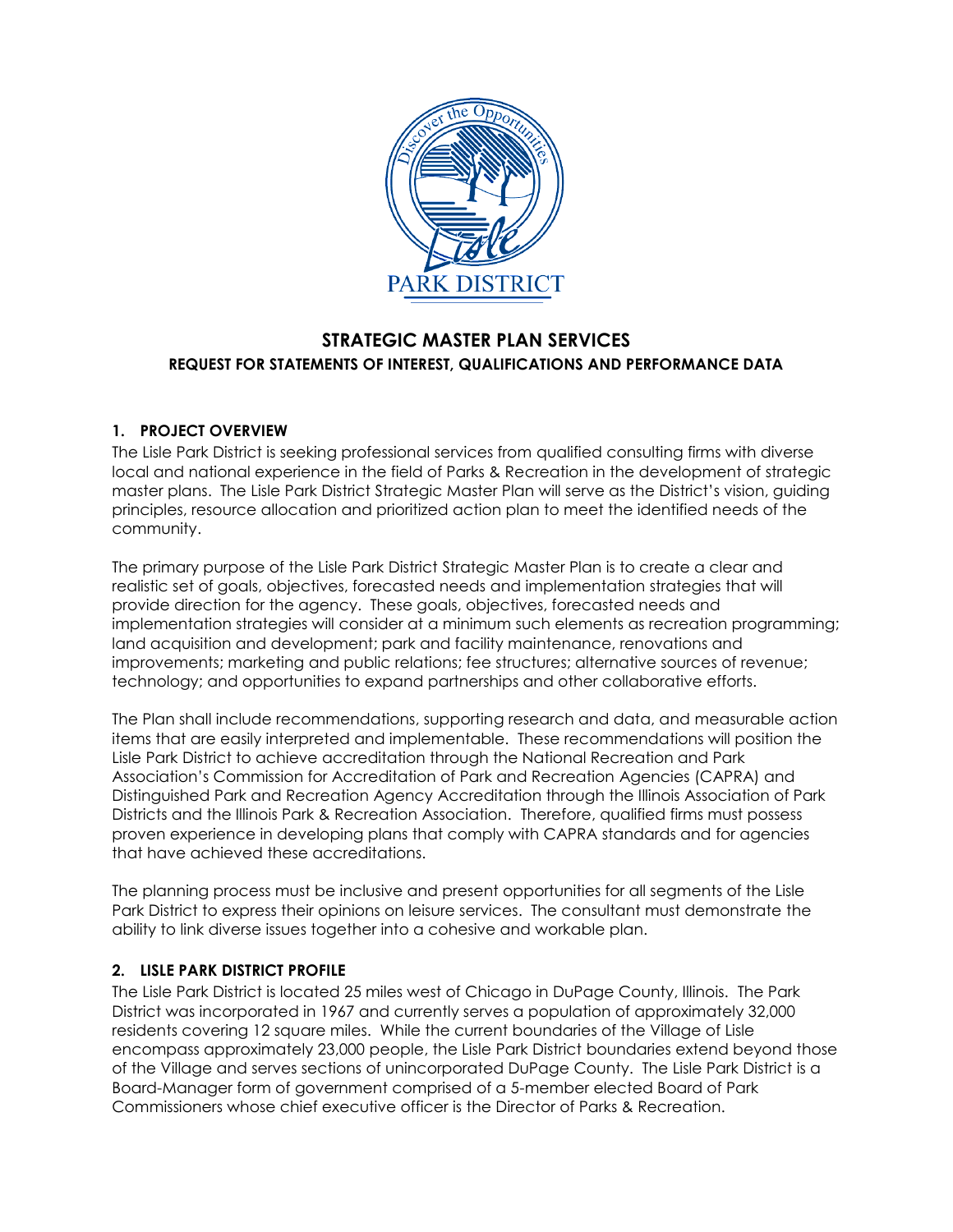With 40 full-time and over 300 part-time and seasonal employees, the Lisle Park District manages and maintains 40 sites totaling close to 400 acres including the 112 acre Community Park, award winning Sea Lion Aquatic Park, River Bend Golf Club and Wheatstack – A Midwestern Eatery & Tap, Community Park Fitness Center, the Museums at Lisle Station Park, and the 40,000 square foot Recreation Center. In addition to these facilities, the Lisle Park District enjoys an intergovernmental agreement with Lisle Community Unit School District 202 for the shared use of grounds and facilities. Several Park District services are provided in School District 202 facilities while District 202 utilizes Park District open space for many of their athletic programs and physical education activities. The Park District offers a wide array of programming opportunities serving early childhood, youth, teens, adults and active adults (50+) including preschool, performing arts, sports, camps, before and after school programs, active adult programming and trips, dozens of special interest programs, seasonal special events and programs and facility space for individuals with special needs through the South East Association for Special Parks & Recreation (SEAPSAR), a special recreation cooperative of which the Lisle Park District is a founding member.

From the early 1970s through the early 1990s the Lisle Park District experienced periods of rapid land acquisition and development, extensive recreation programming growth, facility acquisition and construction, and significant growth in personnel. As the Lisle area evolved, opportunities for land acquisition have slowed and recent park additions have primarily been the result of in-fill residential developments and collaboration with these developers. From the mid-1990s until present day, the Lisle Park District has focused largely on maintaining current infrastructure while still trying to accommodate the growing demand for services. A failed referendum to construct an 80,000 square foot recreation center in 2008 resulted in a return to the drawing board and led to the 2010-11 purchase and renovation of an existing 40,000 square foot manufacturing facility that today serves as the District's Recreation Center. This facility includes the Gentle Learning Preschool, Senior Center, dedicated program space for SEASPAR, administrative offices and multipurpose rooms. The Recreation Center is situated adjacent to the District's Community Center, Sea Lion Aquatic Park and Community Park. This facility has been very well received by the community as the District continues to realize the increased program participation and program/event diversity it has helped provide.

The District makes concerted efforts to reduce its reliance on tax dollars and has allocated increased resources to communications, marketing, alternative revenue generation and collaboration with other public and private entities within the Lisle area. In 2015, the District completed a *Cost Recovery, Resource Allocation and Revenue Enhancement Study* that engaged the community in determining a rational, thoughtful approach to allocating tax dollars and setting fees for programs and services.

### **3. SCOPE OF WORK**

- A. With Lisle Park District team, develop detailed goals and objectives for the Strategic Master Plan. Develop a detailed and specific project outline. Identify agreed upon communication methods and develop a meeting schedule for the duration of the project.
- B. Review the Lisle Park District 2006 Master Plan; 2010 Community Survey Findings Report; 2015 Cost Recovery, Resource Allocation and Revenue Enhancement Study; and other relevant District documents to assure a thorough understanding of existing conditions and influences.
- C. Review and update the District's Mission and Vision statements. Develop statement of Core Values.
- D. Conduct a high level inventory and evaluation of existing Lisle Park District parks and facilities.
- E. Evaluate the success and condition of services and recreational programs.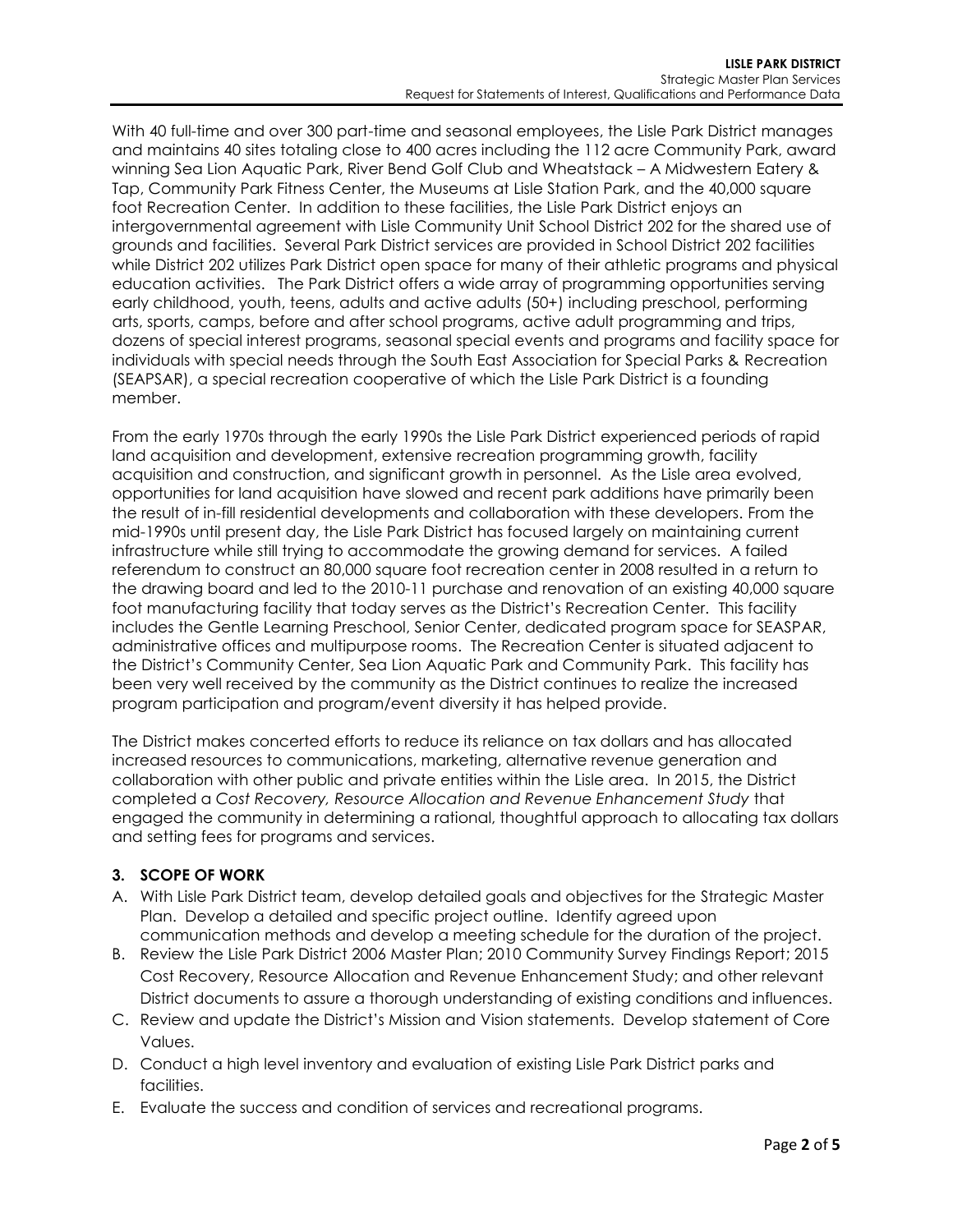- F. Review and evaluate existing cooperative use agreements, partnerships and affiliate agreements.
- G. Perform a demographic analysis. Assemble and evaluate appropriate data to determine existing population characteristics of the community and create a demographic profile. This profile shall include current census and other available data and projected population by age group, ethnicity, size of household and income.
- H. Conduct stakeholder meetings, focus group meetings, and other public engagement initiatives to assure feedback is solicited and gathered from all areas of the District. Ensure digital engagement through website and on-line surveys.
- I. Develop and administer a statistically valid community needs assessment survey with a proportionate number of surveys targeting each of the Lisle Park District's 34 voting precincts.
- J. Perform a comprehensive level of service analysis. This analysis should include evaluating current program offerings and identifying possible gaps in service areas, mapping existing parks and facilities with identified service areas, a comparative analysis to agencies of similar size and make-up, and recommendations to improve services based on findings.
- K. Conduct a financial analysis to include at minimum budget procedures, revenue sources, operating expenditures, capital expenditures, current debt, pricing strategies, fee structures, and alternative funding sources.
- L. Prepare a final report. The final report must contain a written implementation plan based on findings that provides clear direction for the Lisle Park District. This plan should include a detailed list of priorities for recreation programs, park improvements and facility needs. It should also provide recommendations for operations, staffing, marketing, revenue enhancement and funding strategies.

#### **4. SUBMISSION PROCESS/INSTRUCTIONS**

Statements of Interest, Qualifications and Performance Data shall be submitted in one (1) letter size bound copy and in a digital file PDF format and will be received until 10:00 a.m., March 23, 2020. Submittals received later than the posted deadline will not be considered. Submittals must be clearly identified as "Lisle Park District Strategic Master Plan Services" and delivered to the address listed below, which is the contact information to be used for all communication regarding this project.

Dan Garvy, Director of Parks & Recreation Lisle Park District 1925 Ohio Street Lisle, Illinois 60532

Telephone: (630) 353-4310 Fax: (630) 964-7448 Email: [dgarvy@lisleparkdistrict.org](mailto:dgarvy@lisleparkdistrict.org)

Interested firms must use the following outline when completing the Statement of Interest, Qualifications and Performance Data:

- A. Letter of Interest
- B. Firm Profile
	- 1. Number of years in business
	- 2. Names of principals in firm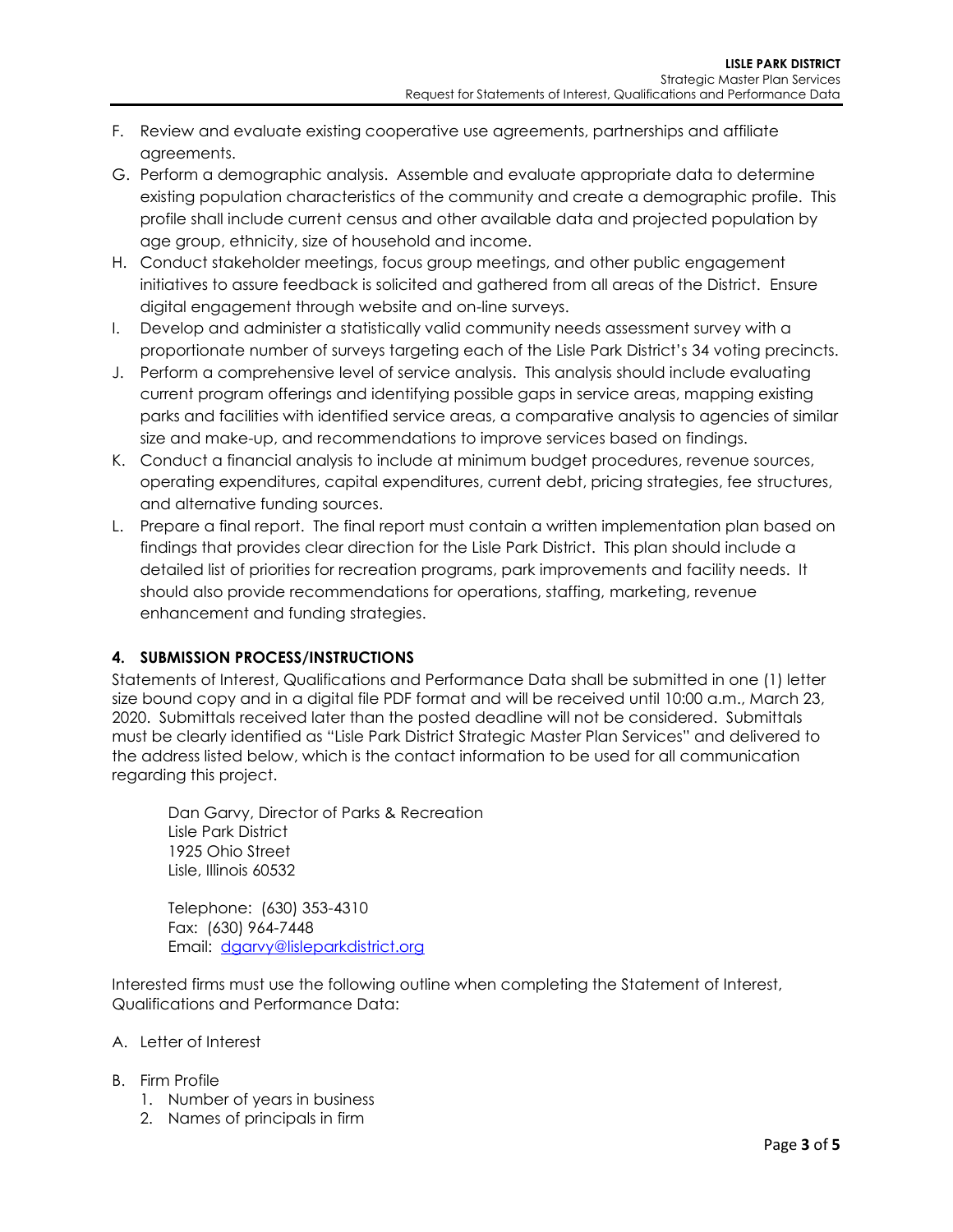- 3. Primary contact
- 4. Professional affiliations
- C. Qualifications
	- 1. Description of services routinely provided.
	- 2. Resumes of key personnel, including project manager, who will be assigned to the project with their specific roles clearly identified.
	- 3. Availability of necessary resources including staff, technology, etc. that will be utilized for this project.
- D. Related Work Experience
	- 1. Describe firm's experience in working with park and recreation agencies in the development of strategic master plans. Experience should be with agencies in different areas of the country representing a variety of different sizes, budgets, amenities, challenges, opportunities, etc. Experience should demonstrate familiarity with CAPRA standards and agencies with Illinois Distinguished Agency accreditation.
	- 2. Provide a list of a minimum of ten (10) completed projects in the last five (5) years of similar scope.
		- a. Project name and location
		- b. Year completed
		- c. Description of project
		- d. Contact information (name, address, telephone number, email address, etc.)
	- 3. List projects currently under contract
- E. Project Approach
	- 1. Describe the approach the firm will take in order to meet the expectations of the Scope of Work, demonstrate the firm's understanding of the project and relevant issues, and assure the completion of what the firm considers a successful comprehensive strategic master plan.
- F. Subcontractors
	- 1. Identify any portions of the project that would be subcontracted.
	- 2. Provide the name, background and qualifications of each subcontractor, along with the names and qualifications of the individuals who will be assigned to this project.
- G. Provide a project timeline

#### **5. SELECTION PROCESS**

The Lisle Park District will evaluate the firms submitting letters of interest based on qualifications, ability of professional personnel, past record, local and national experience, performance data on file, current workload, ability to complete the project in a timely manner, and availability of necessary resources such as staff and technology.

On the basis of Lisle Park District's evaluation of each firm's submission, it will choose no less than three (3) firms which it determines to be the most qualified to provide Strategic Master Planning Services and place them in rank order. The Lisle Park District will then contact the firm ranked most preferred and attempt to negotiate a contract at a fair and reasonable compensation. If the Lisle Park District is unable to negotiate a satisfactory contract with the firm that is most preferred, negotiations with that firm will be terminated. The Lisle Park District will then begin negotiations with the firm which is next preferred, and so on.